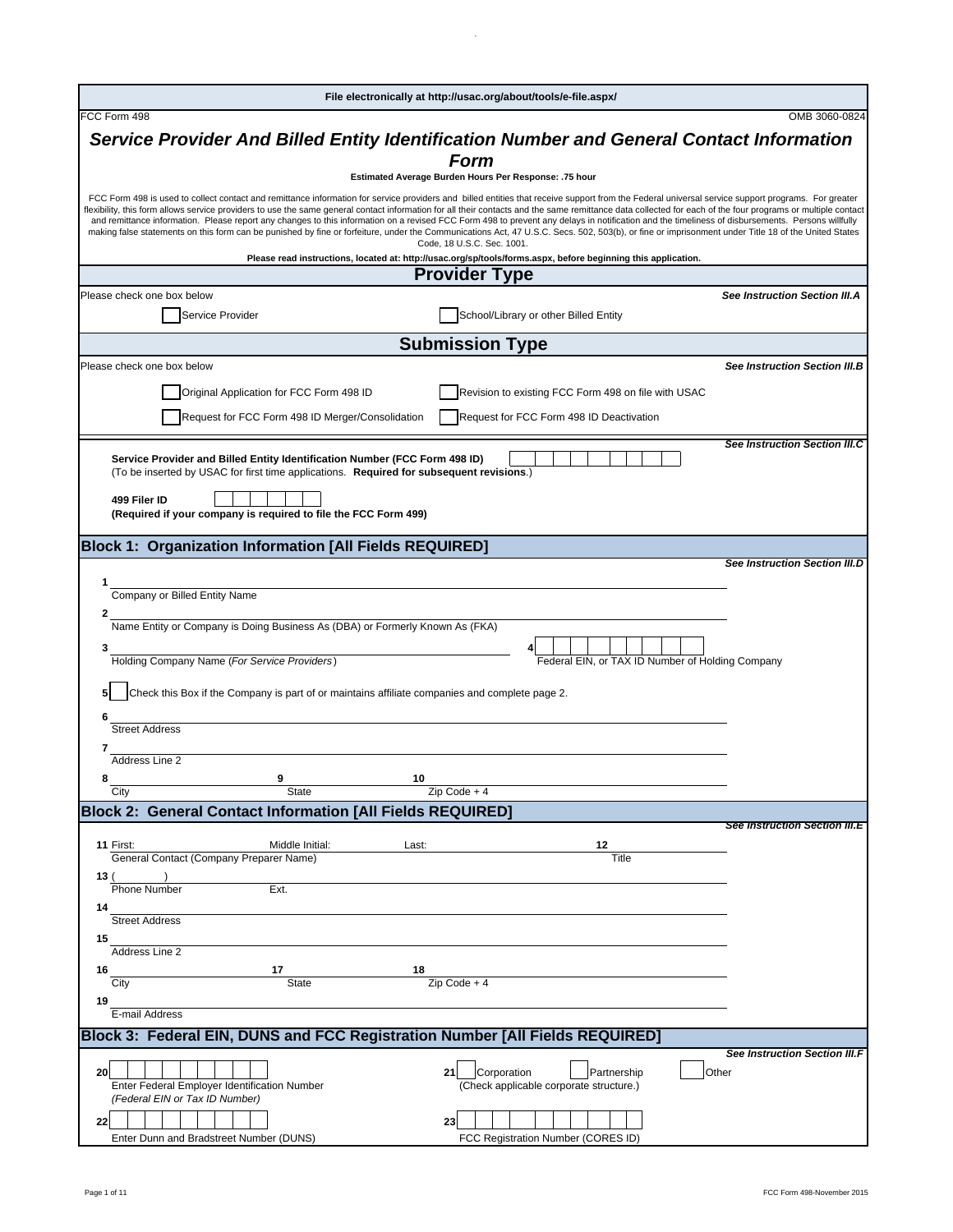## **This is a Supplemental Page for Companies with Affiliate Relationships**

## **Block 4: Affiliate Company Information**

*See Instruction Section III.G* or controls, is owned or controlled by, or is under common ownership or control with, another person. For purposes of this paragraph,<br>the term "own" means to own an equity interest (or the equivalent thereof) of more than *Please list all companies with which this FCC Form 498 ID is affiliated. The term "affiliate" means a person that (directly or indirectly) owns* 

| (Attach additional copies of this page if necessary) | Affiliate FCC Form 498 ID Number | <b>Affiliate Company Name</b> |
|------------------------------------------------------|----------------------------------|-------------------------------|
|                                                      |                                  |                               |
|                                                      |                                  |                               |
|                                                      |                                  |                               |
|                                                      |                                  |                               |
|                                                      |                                  |                               |
|                                                      |                                  |                               |
|                                                      |                                  |                               |
|                                                      |                                  |                               |
|                                                      |                                  |                               |
|                                                      |                                  |                               |
|                                                      |                                  |                               |
|                                                      |                                  |                               |
|                                                      |                                  |                               |
|                                                      |                                  |                               |
|                                                      |                                  |                               |
|                                                      |                                  |                               |
|                                                      |                                  |                               |
|                                                      |                                  |                               |
|                                                      |                                  |                               |
|                                                      |                                  |                               |
|                                                      |                                  |                               |
|                                                      |                                  |                               |
|                                                      |                                  |                               |
|                                                      |                                  |                               |
|                                                      |                                  |                               |
|                                                      |                                  |                               |
|                                                      |                                  |                               |
|                                                      |                                  |                               |
|                                                      |                                  |                               |
|                                                      |                                  |                               |
|                                                      |                                  |                               |
|                                                      |                                  |                               |
|                                                      |                                  |                               |
|                                                      |                                  |                               |
|                                                      |                                  |                               |
|                                                      |                                  |                               |
|                                                      |                                  |                               |
|                                                      |                                  |                               |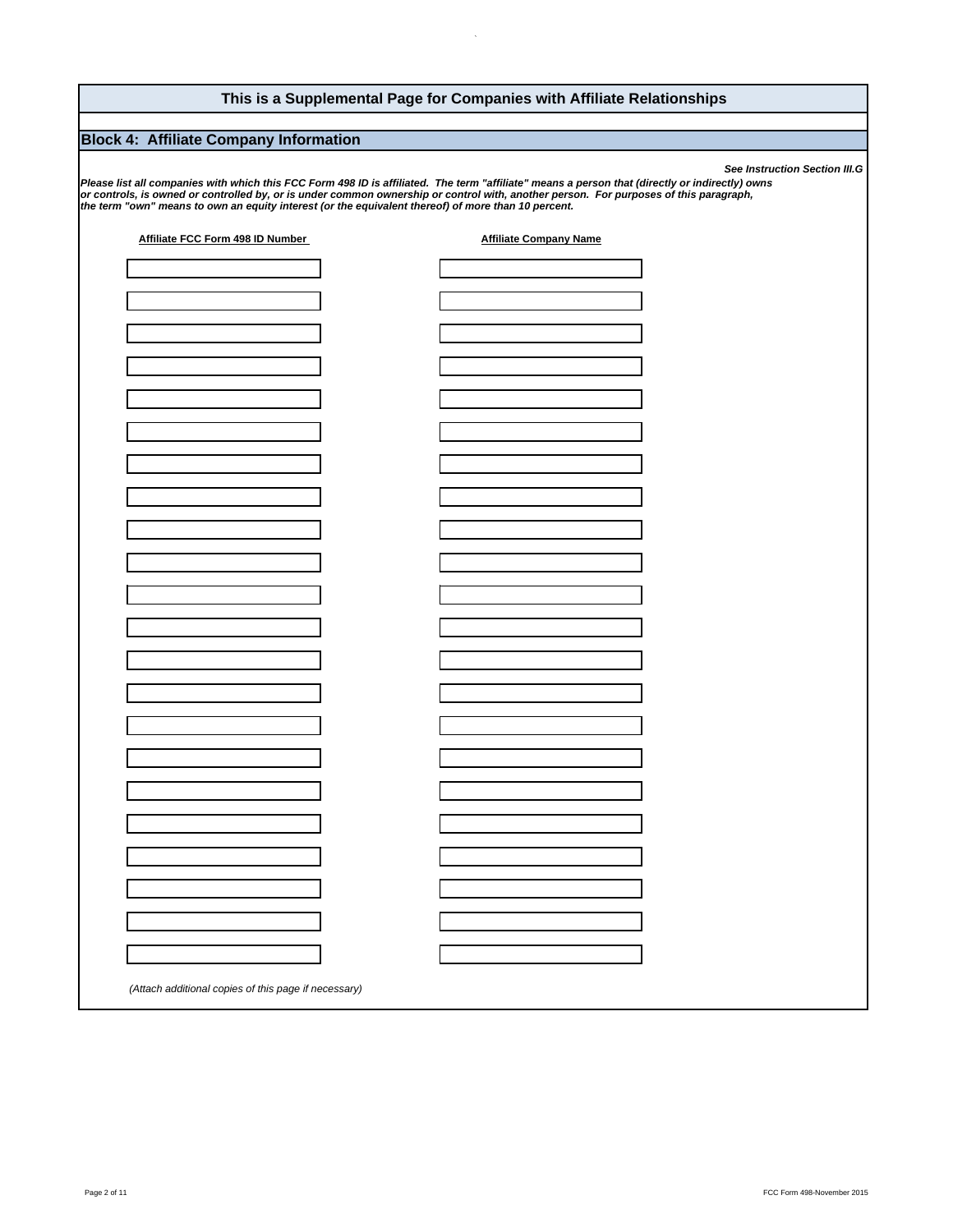| This page is for High Cost Program participants only.                                                                                                                                                                                         |                                      |
|-----------------------------------------------------------------------------------------------------------------------------------------------------------------------------------------------------------------------------------------------|--------------------------------------|
| For more information about the High Cost Program, please refer to: http://www.usac.org/hc/                                                                                                                                                    |                                      |
| Block 5: High Cost Support Financial Institution and Remittance<br><b>Information [ALL Fields REQUIRED]</b>                                                                                                                                   |                                      |
|                                                                                                                                                                                                                                               | <b>See Instruction Section III.H</b> |
| Check this box to discontinue use of this FCC Form 498 ID for High Cost Support.                                                                                                                                                              |                                      |
| Financial institution information is required. Electronic payment of universal service support payments<br>is mandated by the Debt Collection Improvement Act of 1996, Pub. Law 104-134, 110 Stat. 1321-358.                                  |                                      |
| Check this box if this information is the same as the General Contact information (Block 2) and complete lines 29-31.<br>24                                                                                                                   |                                      |
| Remittance Company Name, if different from Company Name                                                                                                                                                                                       |                                      |
| 25 First:<br>Middle Initial:<br>Last:                                                                                                                                                                                                         |                                      |
| Remittance Contact Name - Statements will be sent to Remittance Contact's attention<br>Title                                                                                                                                                  |                                      |
| E-mail Address for receipt of remittance advice<br>Ext<br><b>Phone Number</b>                                                                                                                                                                 |                                      |
| 29<br>Remittance Financial Institution for ACH or locked box transfer of funds (required)<br>31<br>30<br>Financial Institution Account Number for ACH (required)<br>ACH Financial Institution Transit Number - must be nine digits (required) |                                      |
| Block 6: Organization Contact for High Cost Support                                                                                                                                                                                           |                                      |
|                                                                                                                                                                                                                                               | <b>See Instruction Section III.I</b> |
| Check this box if this information is the same as the General Contact information (Block 2) and continue on to Block 7.                                                                                                                       |                                      |
| Middle Initial:<br>32 First:<br>Last:                                                                                                                                                                                                         |                                      |
| Contact Name for High Cost Program<br>Title<br>(Must be a company employee or designated representative)                                                                                                                                      |                                      |
| 34<br>Contact Address or PO Box for High Cost Program                                                                                                                                                                                         |                                      |
| 35<br>Address Line 2                                                                                                                                                                                                                          |                                      |
| 36<br>37                                                                                                                                                                                                                                      |                                      |
| <b>State</b><br>$\overline{Z}$ ip Code + 4<br>City                                                                                                                                                                                            |                                      |
| 39                                                                                                                                                                                                                                            |                                      |
| E-mail Address of High Cost Program Contact<br><b>Phone Number</b><br>Ext                                                                                                                                                                     |                                      |
|                                                                                                                                                                                                                                               |                                      |

 $\mathcal{L}_{\mathcal{A}}$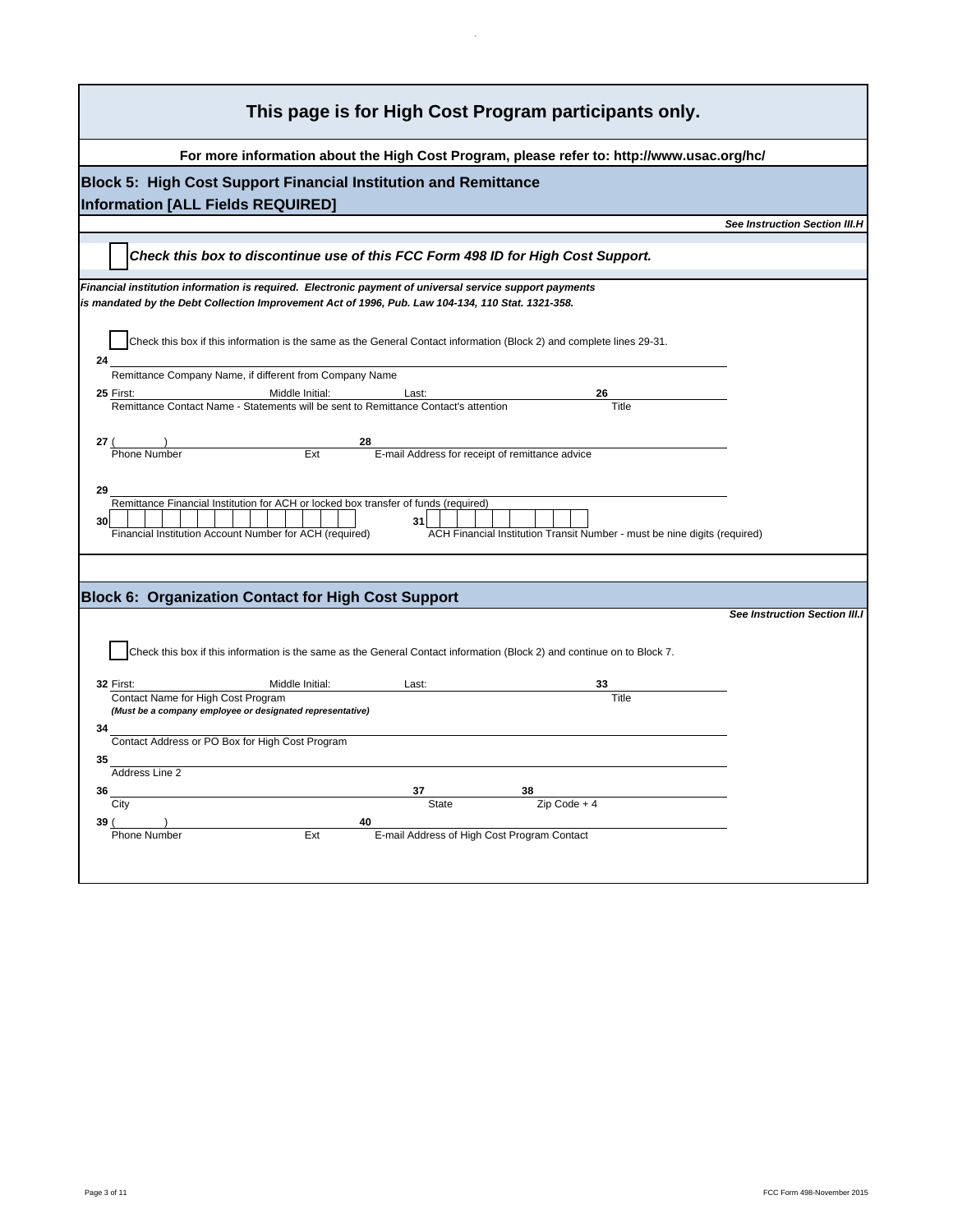| This page is for Lifeline Program participants only.                                                                                                                                                                                          |
|-----------------------------------------------------------------------------------------------------------------------------------------------------------------------------------------------------------------------------------------------|
| For more information about Lifeline Support, please refer to: http://www.usac.org/li/                                                                                                                                                         |
|                                                                                                                                                                                                                                               |
| <b>Block 7: Lifeline Support Financial Institution and Remittance</b><br>Information [All Fields REQUIRED]                                                                                                                                    |
| See Instruction Section III.J                                                                                                                                                                                                                 |
| Check this box to discontinue use of this FCC Form 498 ID for Lifeline Support.                                                                                                                                                               |
| Financial institution information is required. Electronic payment of universal service support payments<br>is mandated by the Debt Collection Improvement Act of 1996, Pub. Law 104-134, 110 Stat. 1321-358.                                  |
| Check this box if this information is the same as the General Contact information (Block 2) and complete lines 46-48.<br>41                                                                                                                   |
| Remittance Company Name, if different from Company Name                                                                                                                                                                                       |
| 42 First:<br>Middle Initial:<br>Last:<br>Title<br>Remittance Contact Name - Statements will be sent to Remittance Contact's attention                                                                                                         |
| 45<br>Phone Number<br>Ext<br>E-mail Address for receipt of remittance advice                                                                                                                                                                  |
| 46<br>Remittance Financial Institution for ACH or locked box transfer of funds (required)<br>47<br>48<br>Financial Institution Account Number for ACH (required)<br>ACH Financial Institution transit Number - must be nine digits (required) |
| <b>Block 8: Organization Contact for Lifeline Support</b>                                                                                                                                                                                     |
| <b>See Instruction Section III.K</b>                                                                                                                                                                                                          |
| Check this box if this information is the same as the General Contact information (Block 2) and continue on to Block 9.                                                                                                                       |
| Middle Initial:<br>49 First:<br>Last:<br>50<br>Title<br>Contact address for Lifeline Program<br>(Must be a organization employee or designated representative)                                                                                |
| 51<br>Contact Address for Lifeline Program                                                                                                                                                                                                    |
| 52                                                                                                                                                                                                                                            |
| Address Line 2<br>53                                                                                                                                                                                                                          |
| City<br><b>State</b><br>$Zip Code + 4$                                                                                                                                                                                                        |
| 56 (<br>57                                                                                                                                                                                                                                    |
| Ext<br><b>Phone Number</b><br>E-mail Address of Lifeline Program Contact                                                                                                                                                                      |

 $\mathcal{L}_{\mathcal{A}}$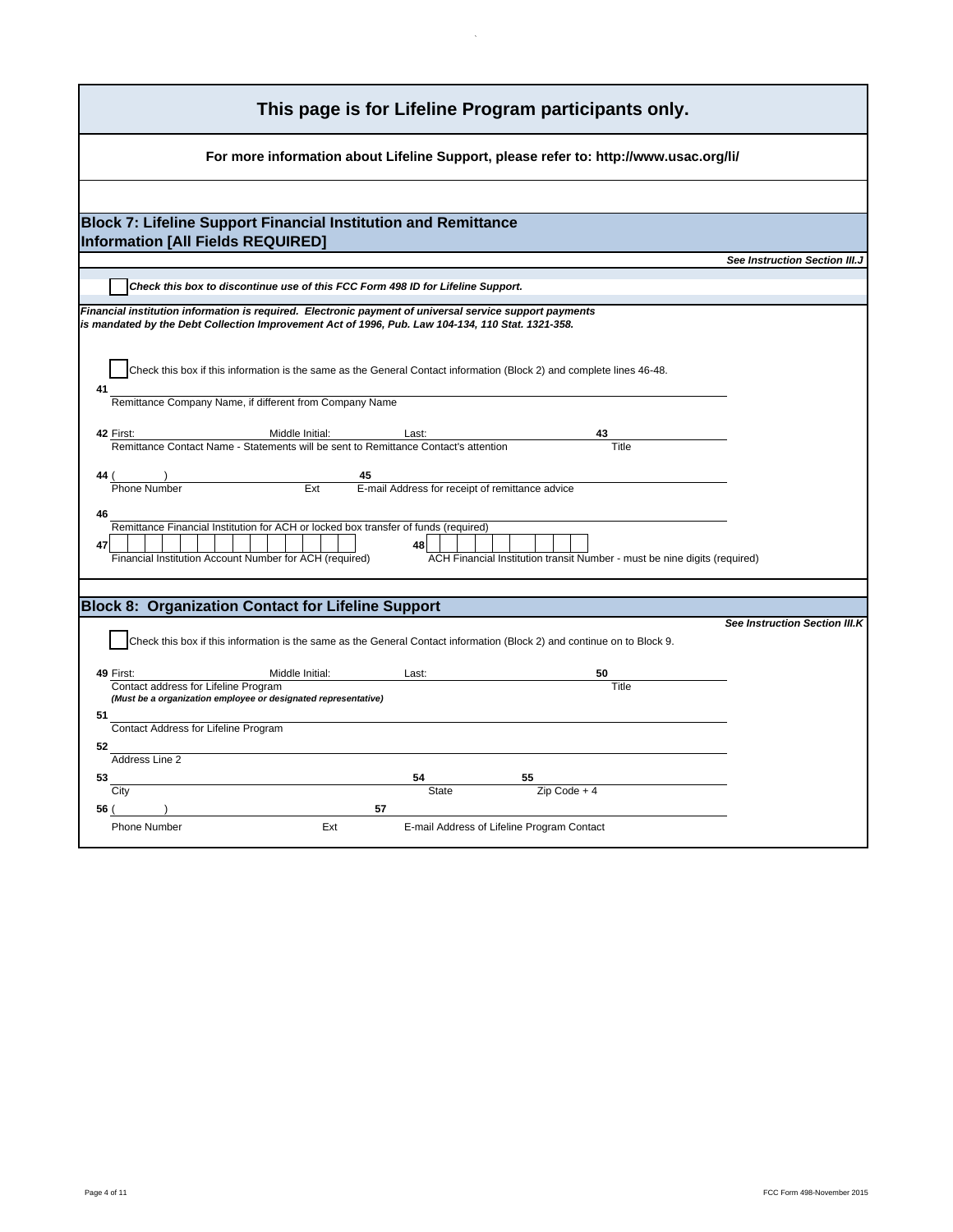|                                        | Block 9: High Cost and Lifeline Study Area/FCC Form 498 ID Association                                            |                        |                                                                                                 |
|----------------------------------------|-------------------------------------------------------------------------------------------------------------------|------------------------|-------------------------------------------------------------------------------------------------|
|                                        | This information will be used to associate the Study Area Codes (SAC) to this FCC Form 498 ID for the purposes of |                        | See Instruction Section III.L                                                                   |
| <b>High Cost and Lifeline Support.</b> |                                                                                                                   |                        |                                                                                                 |
|                                        | Check this box if there is no change to the SAC data on file.                                                     |                        | Check this box if you are changing your organization's<br>SAC data currently on file with USAC. |
| <b>Study Area Code (SAC)</b>           | <b>SAC Company Name</b>                                                                                           | <b>Study Area Type</b> |                                                                                                 |
|                                        |                                                                                                                   | Incumbent              | Competitive                                                                                     |
|                                        |                                                                                                                   | Incumbent              | Competitive                                                                                     |
|                                        |                                                                                                                   | Incumbent              | Competitive                                                                                     |
|                                        |                                                                                                                   | Incumbent              | Competitive                                                                                     |
|                                        |                                                                                                                   | Incumbent              | Competitive                                                                                     |
|                                        |                                                                                                                   | Incumbent              | Competitive                                                                                     |
|                                        |                                                                                                                   | Incumbent              | Competitive                                                                                     |
|                                        |                                                                                                                   | Incumbent              | Competitive                                                                                     |
|                                        |                                                                                                                   | Incumbent              | Competitive                                                                                     |
|                                        |                                                                                                                   | Incumbent              | Competitive                                                                                     |
|                                        |                                                                                                                   | Incumbent              | Competitive                                                                                     |
|                                        |                                                                                                                   | Incumbent              | Competitive                                                                                     |
|                                        |                                                                                                                   | Incumbent              | Competitive                                                                                     |
|                                        |                                                                                                                   | Incumbent              | Competitive                                                                                     |
|                                        |                                                                                                                   | Incumbent              | Competitive                                                                                     |
|                                        |                                                                                                                   | Incumbent              | Competitive                                                                                     |
|                                        |                                                                                                                   | Incumbent              | Competitive                                                                                     |
|                                        |                                                                                                                   | Incumbent              | Competitive                                                                                     |
|                                        |                                                                                                                   | Incumbent              | Competitive                                                                                     |
|                                        |                                                                                                                   | Incumbent              | Competitive                                                                                     |
|                                        |                                                                                                                   | Incumbent              | Competitive                                                                                     |
|                                        |                                                                                                                   | Incumbent              | Competitive                                                                                     |

 $\hat{\mathcal{N}}$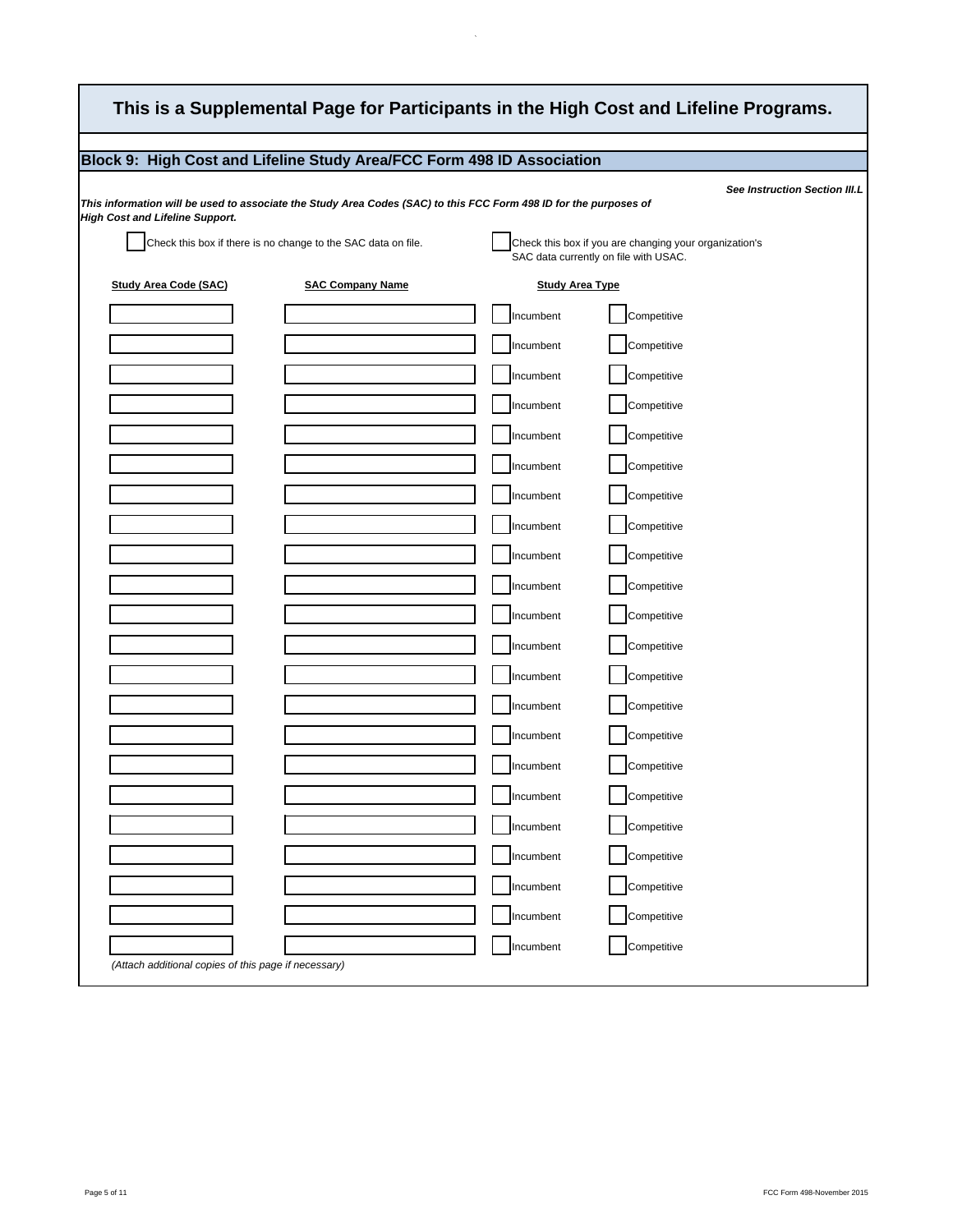| This page is for Rural Health Care Program participants only.                                                                                                                                                |                                      |  |
|--------------------------------------------------------------------------------------------------------------------------------------------------------------------------------------------------------------|--------------------------------------|--|
| For more information about Rural Health Care Support, please refer to: http://www.usac.org/rhc/                                                                                                              |                                      |  |
| Block 10: Rural Health Care Support Financial Institution and Remittance                                                                                                                                     |                                      |  |
| Information [ALL Fields REQUIRED]                                                                                                                                                                            |                                      |  |
| Check this box to discontinue use of this FCC Form 498 ID for Rural Health Care Support.                                                                                                                     |                                      |  |
| Financial institution information is required. Electronic payment of universal service support payments<br>is mandated by the Debt Collection Improvement Act of 1996, Pub. Law 104-134, 110 Stat. 1321-358. | See Instruction Section III.M        |  |
| Check this box if this information is the same as the General Contact information (Block 2) and complete lines 63-65.                                                                                        |                                      |  |
| 58<br>Remittance Company Name, if different from Company Name                                                                                                                                                |                                      |  |
| Middle Initial:<br>59 First:<br>Last:<br>60                                                                                                                                                                  |                                      |  |
| Remittance Contact Name - Statements will be sent to Remittance Contact's attention<br>Title                                                                                                                 |                                      |  |
| 62<br>61 (<br>Ext<br>E-mail Address for receipt of remittance advice<br><b>Phone Number</b>                                                                                                                  |                                      |  |
|                                                                                                                                                                                                              |                                      |  |
| 63                                                                                                                                                                                                           |                                      |  |
| Remittance Financial Institution for ACH or locked box transfer of funds (required)                                                                                                                          |                                      |  |
| 65<br>64<br>ACH Financial Institution transit Number - must be nine digits (required)<br>Financial Institution Account Number for ACH (required)                                                             |                                      |  |
|                                                                                                                                                                                                              |                                      |  |
| <b>Block 11: Organization Contact for Rural Health Care Support</b>                                                                                                                                          |                                      |  |
|                                                                                                                                                                                                              | <b>See Instruction Section III.N</b> |  |
| Check this box if this information is the same as the General Contact information (Block 2) and continue on to Block 12.                                                                                     |                                      |  |
| Middle Initial:<br>Last:<br>66 First:                                                                                                                                                                        |                                      |  |
| Title<br>Contact Name for Rural Health Care Program<br>(Must be a company employee or designated representative)                                                                                             |                                      |  |
| 68                                                                                                                                                                                                           |                                      |  |
| Contact Address for Rural Health Care Program                                                                                                                                                                |                                      |  |
| 69                                                                                                                                                                                                           |                                      |  |
| Address Line 2                                                                                                                                                                                               |                                      |  |
| 70<br>$Zip Code + 4$<br><b>State</b><br>City                                                                                                                                                                 |                                      |  |
|                                                                                                                                                                                                              |                                      |  |
| E-mail Address of Rural Health Care Program Contact<br>Ext<br><b>Phone Number</b>                                                                                                                            |                                      |  |
|                                                                                                                                                                                                              |                                      |  |

 $\sim$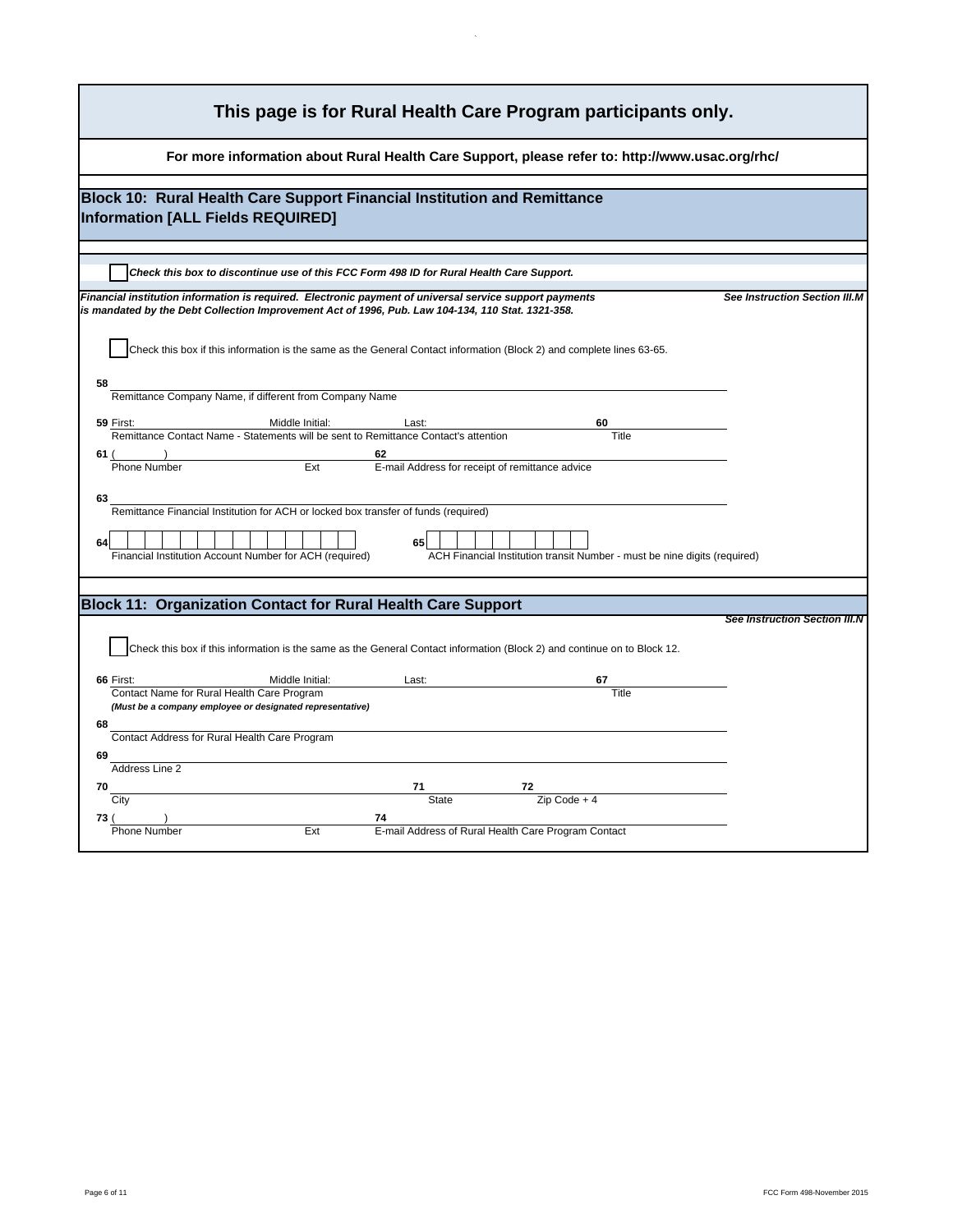| This page is for Schools and Libraries Program participants only.                                                                                                                                                                             |  |  |
|-----------------------------------------------------------------------------------------------------------------------------------------------------------------------------------------------------------------------------------------------|--|--|
| For more information about the Schools and Libraries Program, please refer to: http://www.usac.org/sl/                                                                                                                                        |  |  |
| Block 12: Schools and Libraries Support Financial Institution and<br><b>Remittance Information [ALL Fields REQUIRED]</b>                                                                                                                      |  |  |
| Check this box discontinue use of this FCC Form 498 ID for Schools and Libraries Support.                                                                                                                                                     |  |  |
| Financial institution information is required. Electronic payment of universal service support payments<br>See Instruction Section III.O<br>is mandated by the Debt Collection Improvement Act of 1996, Pub. Law 104-134, 110 Stat. 1321-358. |  |  |
| Check this box if this information is the same as the General Contact information (Block 2) and complete lines 80-82.<br>75<br>Remittance Company Name, if different from Company or Billed Entity Name                                       |  |  |
|                                                                                                                                                                                                                                               |  |  |
| 76 First:<br>Middle Initial:<br>Last:<br>Remittance Contact Name - Statements will be sent to Remittance Contact's attention                                                                                                                  |  |  |
| 78 (<br>79<br>Ext<br>E-mail Address for receipt of remittance advice<br><b>Phone Number</b>                                                                                                                                                   |  |  |
|                                                                                                                                                                                                                                               |  |  |
| 80<br>Remittance Financial Institution for ACH or locked box transfer of funds (required)                                                                                                                                                     |  |  |
| 81<br>82<br>ACH Financial Institution Transit Number - must be nine digits (required)<br>Financial Institution Account Number for ACH (required)                                                                                              |  |  |
| <b>Block 13: Organization Contact for Schools and Libraries Support</b>                                                                                                                                                                       |  |  |
| <b>See Instruction Section III.P</b>                                                                                                                                                                                                          |  |  |
| Check this box if this information is the same as the General Contact information (Block 2) and continue on to Block 14.                                                                                                                      |  |  |
| Middle Initial:<br>Last:<br>83 First:<br>84                                                                                                                                                                                                   |  |  |
| Contact Name for Schools and Libraries Program<br>Title<br>(Must be a company, or entity employee or designated representative)                                                                                                               |  |  |
| 85<br>Contact Address for Schools and Libraries Program                                                                                                                                                                                       |  |  |
| 86                                                                                                                                                                                                                                            |  |  |
| Address Line 2                                                                                                                                                                                                                                |  |  |
| 87<br>88<br>$Zip Code + 4$<br>City<br><b>State</b>                                                                                                                                                                                            |  |  |
| 91<br>90<br>E-mail Address of Schools and Libraries Program Contact<br>Ext<br><b>Phone Number</b>                                                                                                                                             |  |  |
|                                                                                                                                                                                                                                               |  |  |

 $\mathcal{A}^{\mathcal{A}}$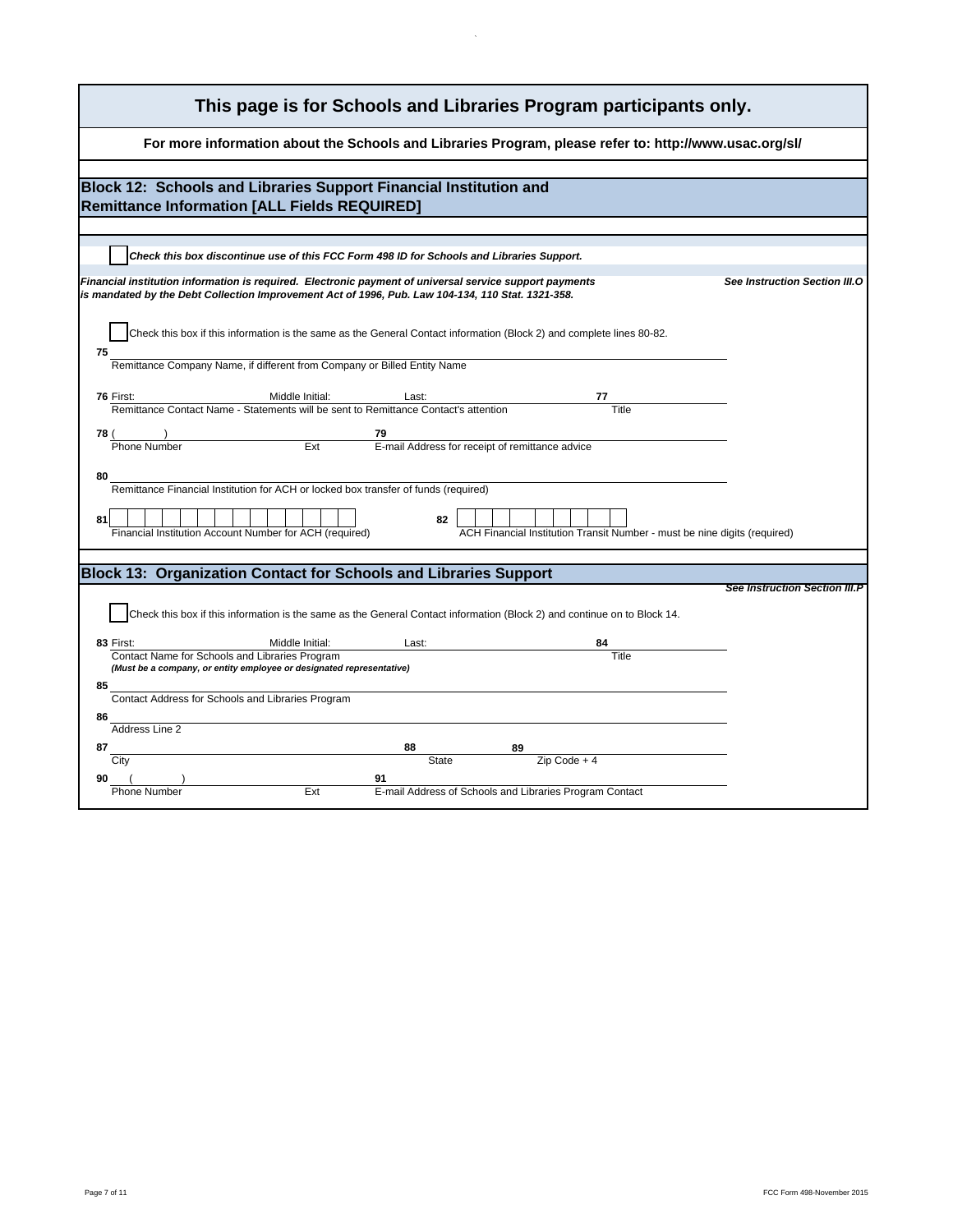## **This is a Supplemental Page for Schools, Libraries and Other Applicant Payment Recipients**

 $\ddot{\phantom{a}}$ 

## **Block 14: Billed Entity Number/FCC Form 498 Association**

*Please list all Billed Entity Numbers with which this FCC Form 498 ID affiliated.* 

| (Attach additional copies of this page if necessary) |  |
|------------------------------------------------------|--|

*See Instruction Section III.Q*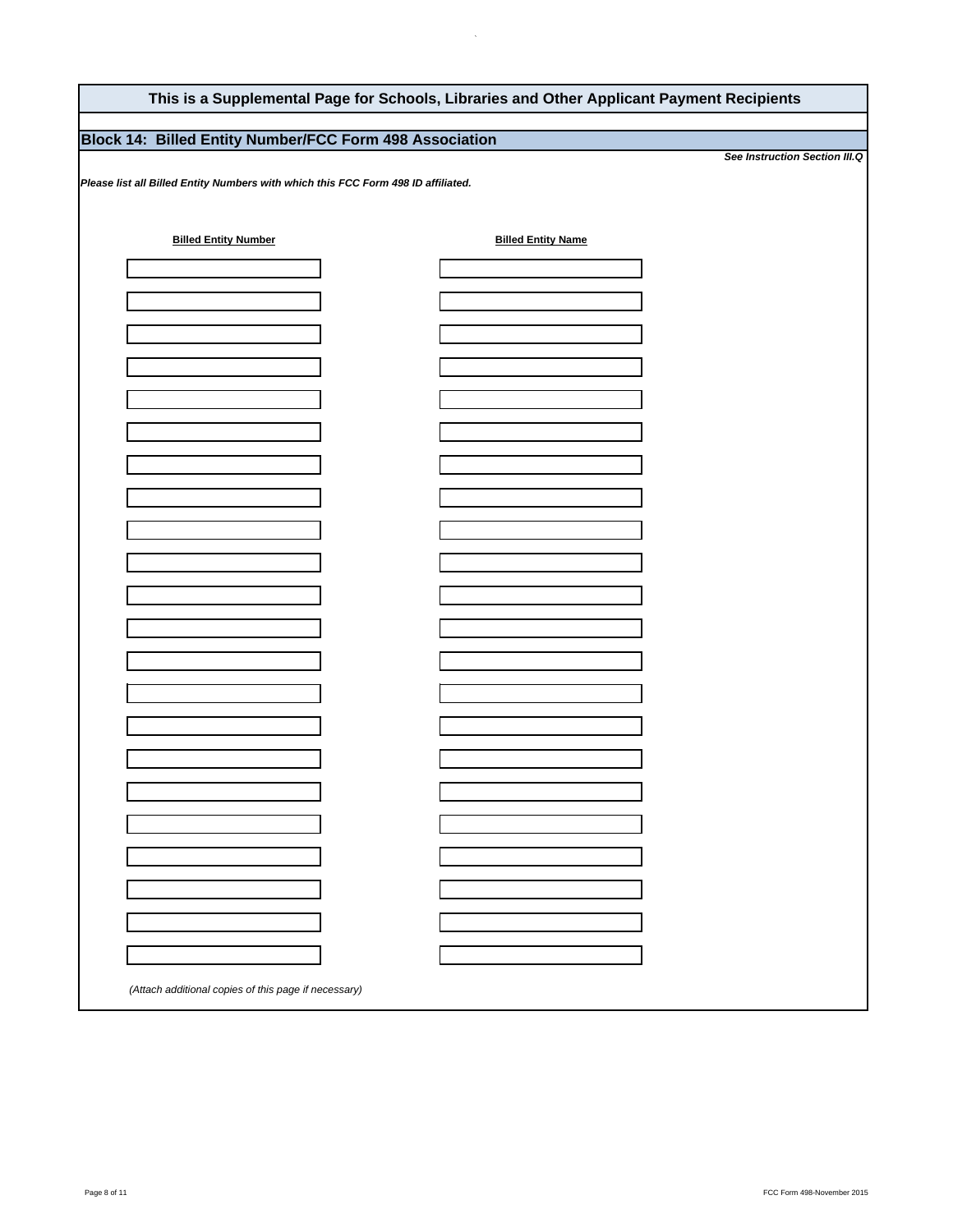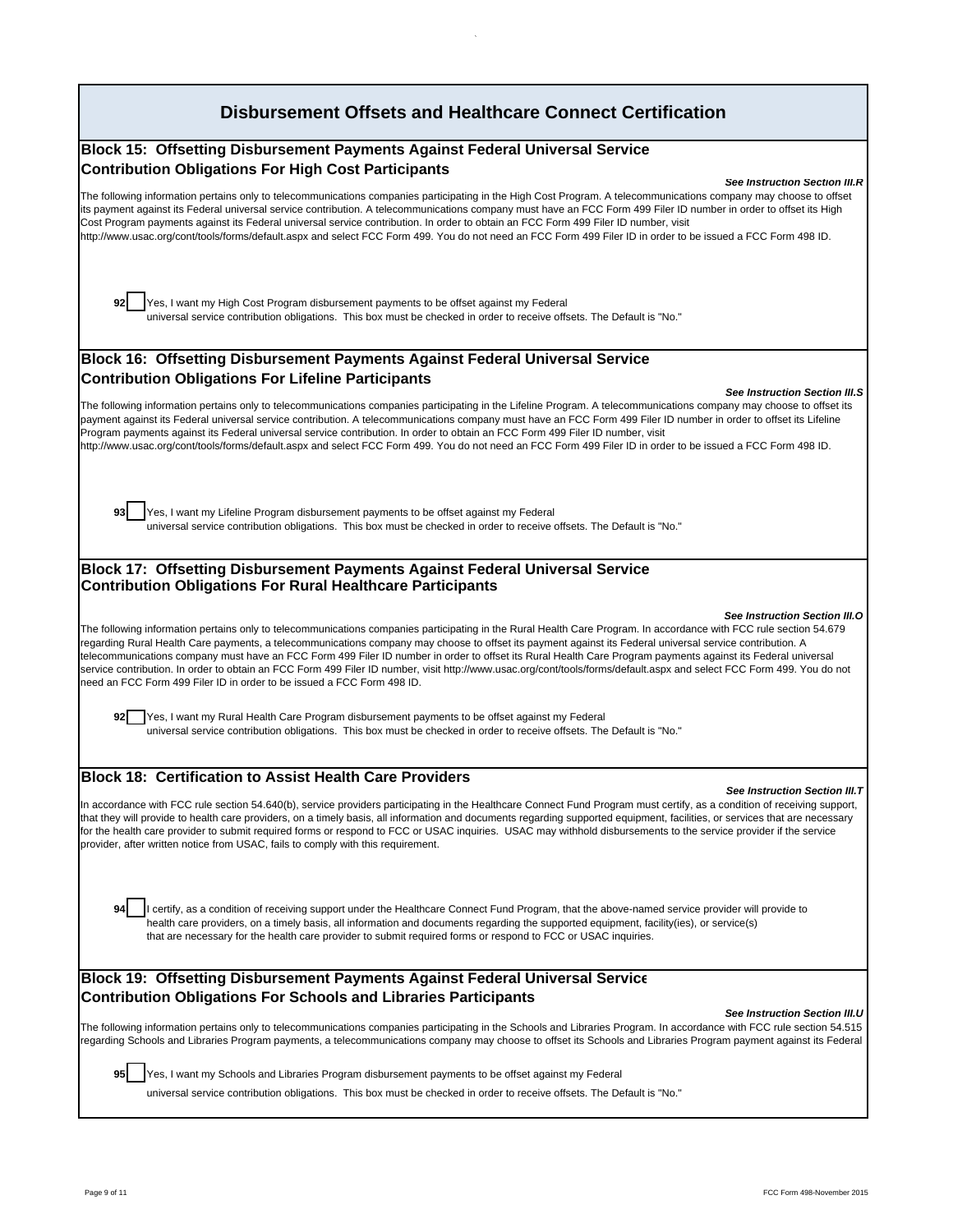|                                                                                                                                                                                                                                                                       | <b>Service Identification</b>                                                                                                                                                                                                                                                                                                                                                                                                                                                             |
|-----------------------------------------------------------------------------------------------------------------------------------------------------------------------------------------------------------------------------------------------------------------------|-------------------------------------------------------------------------------------------------------------------------------------------------------------------------------------------------------------------------------------------------------------------------------------------------------------------------------------------------------------------------------------------------------------------------------------------------------------------------------------------|
|                                                                                                                                                                                                                                                                       |                                                                                                                                                                                                                                                                                                                                                                                                                                                                                           |
| <b>Block 20: Principal Communications Types [REQUIRED Field]</b>                                                                                                                                                                                                      |                                                                                                                                                                                                                                                                                                                                                                                                                                                                                           |
|                                                                                                                                                                                                                                                                       | <b>See Instruction Section III.V</b>                                                                                                                                                                                                                                                                                                                                                                                                                                                      |
| <b>Audio Bridging Provider</b><br><b>Coaxial Cable</b><br><b>Non-Interconnected VoIP</b><br><b>Private Service Provider</b><br><b>Toll Reseller</b><br><b>Incumbent LEC</b><br><b>Operator Service Provider</b><br>Satellite Service Provider<br><b>Wireless Data</b> | Select up to 5 boxes that best describe the reporting entity. Enter numbers starting with "1" to show the order of importance -- see instructions.<br><b>Interconnected VoIP</b><br><b>Paging and Messaging</b><br>SMR (Dispatch)<br><b>Shared-Tenant Service Provider</b><br><b>Cellular/PCS/SMR</b><br><b>Interexchange Carrier</b><br><b>Payphone Service Provider</b><br><b>Local Reseller</b><br><b>Internet Service Provider</b><br>School/Library or other Billed Entity Recipient |
|                                                                                                                                                                                                                                                                       | <b>Officer Certification</b>                                                                                                                                                                                                                                                                                                                                                                                                                                                              |
| <b>Block 21: Officer Certification [All Fields REQUIRED]</b>                                                                                                                                                                                                          | <b>See Instruction Section III.W</b><br>I certify that I am an officer of the above-named service provider, that I am authorized to submit this FCC Form 498 data on behalf of the above named<br>Persons willfully making false statements on this form can be punished by fine or forfeiture, under the Communications Act, as amended, 47 U.S.C. Secs. 220(e), 502,<br>503(b), or fine or imprisonment under Title 18 of the United States Code, 18 U.S.C. Sec. 1001.                  |
|                                                                                                                                                                                                                                                                       |                                                                                                                                                                                                                                                                                                                                                                                                                                                                                           |
| <b>Officer Information</b>                                                                                                                                                                                                                                            | Check this box if this information is the same as the General Contact information (Block 2)                                                                                                                                                                                                                                                                                                                                                                                               |
| Signature of the Officer                                                                                                                                                                                                                                              | Date                                                                                                                                                                                                                                                                                                                                                                                                                                                                                      |
| Middle Initial:<br>First:                                                                                                                                                                                                                                             | Last:<br>Title                                                                                                                                                                                                                                                                                                                                                                                                                                                                            |
| <b>Printed Name</b><br>E-mail Address of Company Officer                                                                                                                                                                                                              |                                                                                                                                                                                                                                                                                                                                                                                                                                                                                           |

 $\mathcal{L}_{\mathcal{A}}$